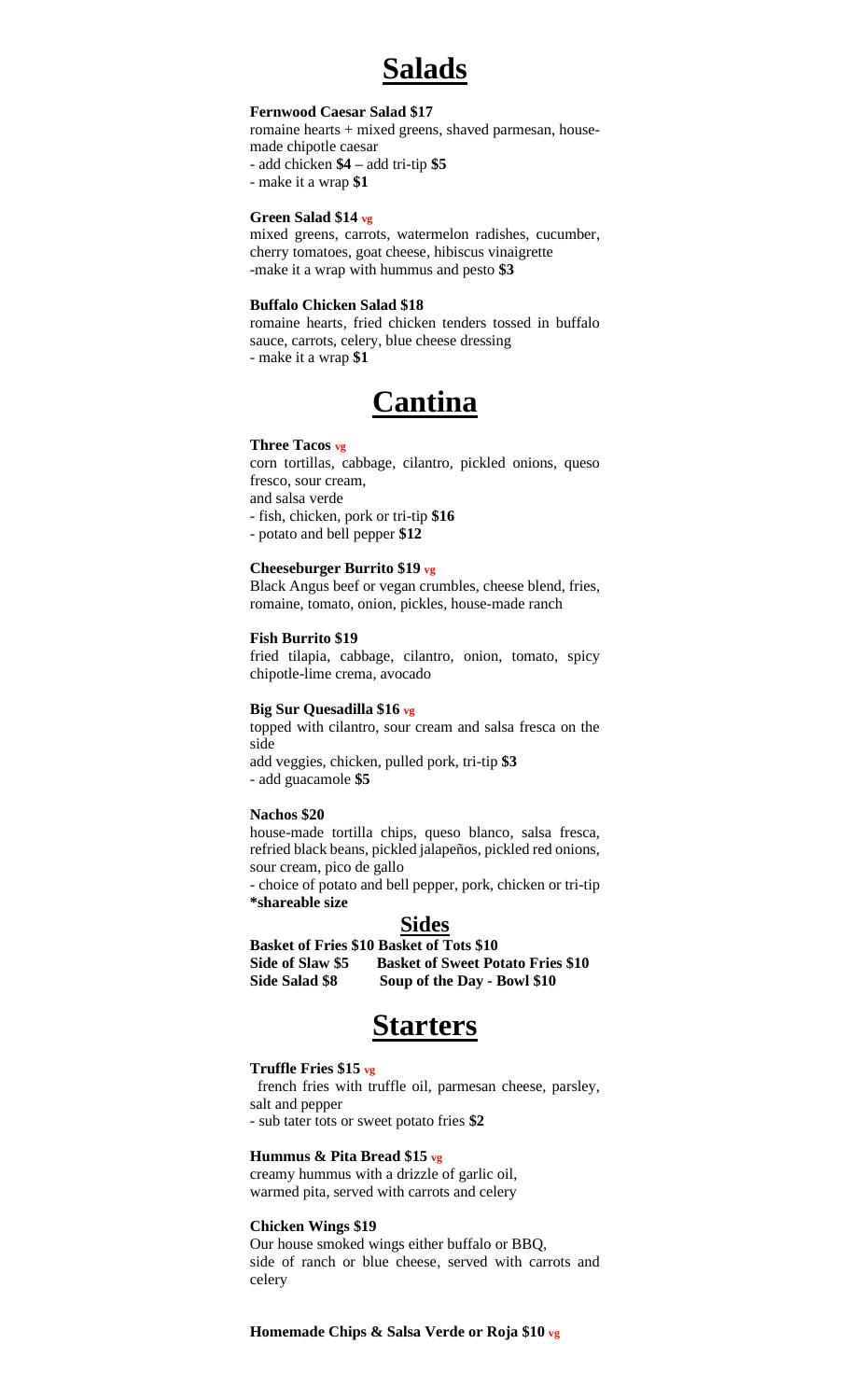house-made corn tortilla chips, seasoned and served with salsa verde or roja - add guacamole **\$5**

### **Side-Winder Fries**

**Option 1 Wild Mushroom Poutine \$16 vg**

Chanterelle and wild mushrooms, gravy, cheese curds, over side- winder fries

## *-* sub tots or sweet potato fries **\$2**

**Option 2 Nacho Fries \$16 vg**

queso blanco, salsa fresca, pickled jalapeños, pickled red onions, sour cream, pico de gallo



**Served with fries or salad sub tots or sweet-potato fries \$2**

## **Tavern Burger \$20 vg**

7oz. Black Angus beef patty, lettuce, tomato, onion, pickles, artisan brioche bun - add bacon **\$3 -** add cheese **\$2**

- sub Beyond Burger **\$2**

#### **Pulled Pork Sandwich \$20 vg**

pulled pork or vegan crumbles, BBQ sauce, purple cabbage slaw, pickled red onion, grilled pineapple, artisan brioche bun

#### **Veggie Sandwich \$16 vg**

wheat berry bread, hummus, avocado, greens, tomatoes, red onion, cucumber, daikon sprouts

## **BLT \$16**

bacon, lettuce, tomato, mayo on toasted wheat add avocado **\$2**

#### **Spicy Crispy Chicken Sandwich \$18**

crispy chicken, pepper jack cheese, lettuce, tomato, chipotle crema

#### • **VG – vegan option available**

- Add vegan crumbles **\$2**
- Extra dressings and sauce



**Build Your Own Cheese Pizza \$25 vg Traditional 16" (40cm) sesame seed covered crust or Gluten Free 12" (30cm) Crust Choice of Classic Marinara, Pesto, Buffalo, BBQ Sauce**

## **Add \$3.50 per topping**

| Pepperoni                  | <b>Extra Cheese</b> |  |  |
|----------------------------|---------------------|--|--|
| Italian Sausage            | <b>Goat Cheese</b>  |  |  |
| Canadian Bacon             | Vegan Mozzarella vg |  |  |
| Vegan Crumbles             | Fresh Mozzarella    |  |  |
| Wild Mushrooms             | Parmesan            |  |  |
| <b>Black Olives</b>        | Jalapeños           |  |  |
| <b>Roasted Garlic</b>      | Cremini Mushrooms   |  |  |
| Pineapple                  |                     |  |  |
| <b>Fresh Basil</b>         |                     |  |  |
| <b>Fresh Roma Tomatoes</b> |                     |  |  |
| Arugula                    |                     |  |  |
| <b>Artichoke Hearts</b>    |                     |  |  |
| <b>Sundried Tomatoes</b>   |                     |  |  |
| <b>Bell Peppers</b>        |                     |  |  |
| Pepperoncini               |                     |  |  |
| <b>Red Onions</b>          |                     |  |  |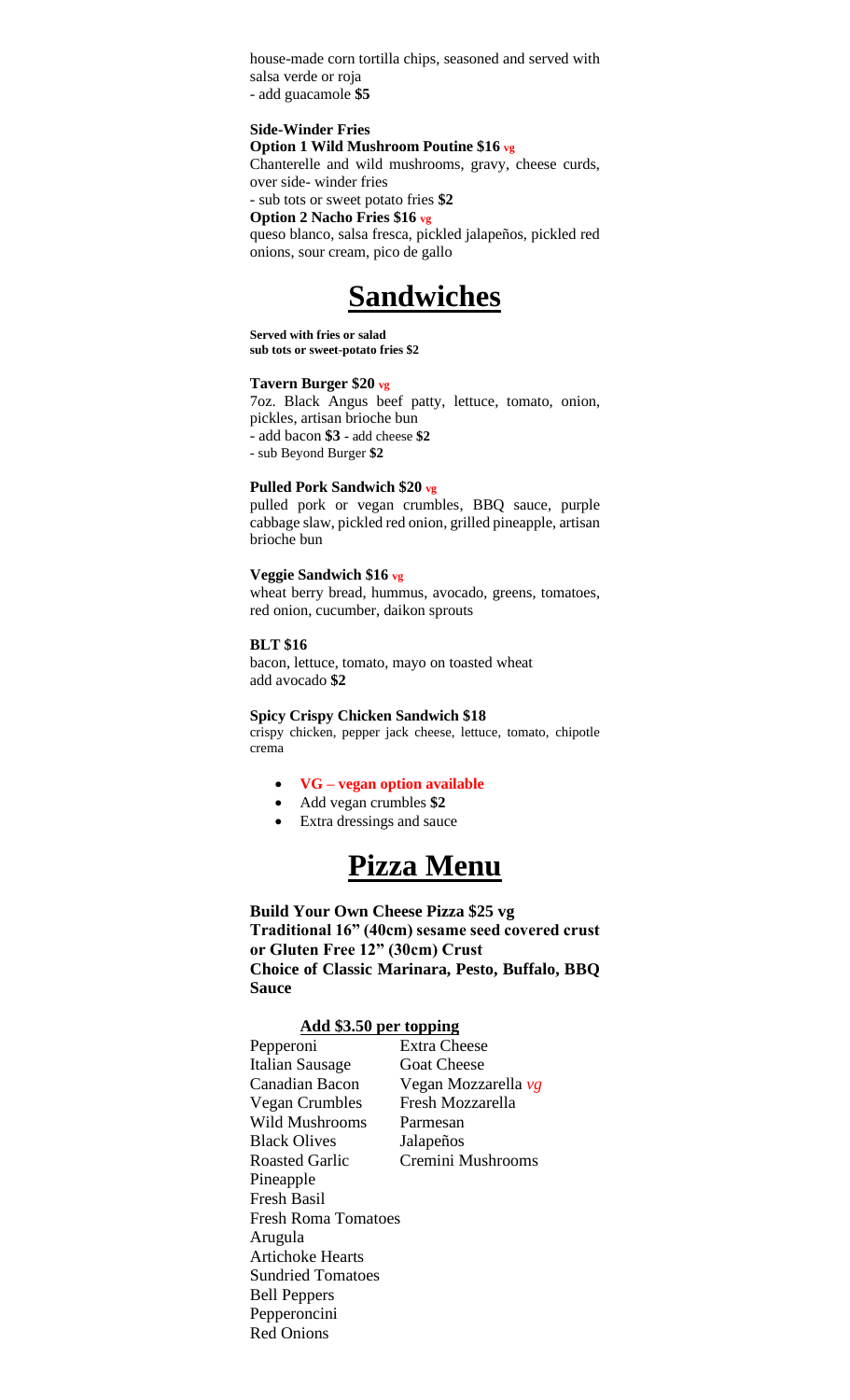## **We craft these house favorite pizzas for**

### **you...**

## ❖ **No Substitutions or exceptions**

### **The Margherita \$28**

tomato marinara, fresh mozzarella, tomatoes, fresh basil

### **Good Karma \$32**

pesto, mozzarella, artichokes, goat cheese, sundried tomato, red onion

## **Pfeiffer Ridge \$36**

tomato marinara, mozzarella, Pepperoni, Italian sausage, Canadian bacon, bell peppers, red onion

#### **Mossy Tartufo \$40**

Pesto, roasted garlic, sundried tomatoes, wild mushrooms, finished with Parmesan, Truffle oil and arugula

## **Desserts**

## **Red Velvet Layer Cake \$10**

classic layered red velvet cake with frosting, whipped cream and seasonal berries

## **Crème Brûlée \$10**

house made vanilla custard with a crisp caramelized sugar topping, whipped cream, and seasonal fruit

#### **Seasonal Chocolate Mousse \$10**

Ask your server for the current seasonal flavor

**\*\* All parties of 5 or more guests will see a 20% auto gratuity on their bill**

# **Kid's Menu**

All kid's plates come with celery and carrot sticks

| 2 Breaded Chicken Breast Tenders, with your choice of<br>fries or tots. Served with Ranch |             |                | 7.95 |
|-------------------------------------------------------------------------------------------|-------------|----------------|------|
| Hot Dog with fries                                                                        |             |                | 6.95 |
| Grilled Cheese on wheat bread with cheddar                                                |             |                | 6.95 |
| Peanut Butter and Jelly on wheat bread                                                    |             |                | 4.95 |
| Pita Pizza                                                                                | Cheese 5.95 | Pepperoni 6.95 |      |
| Plate of Veggies and Ranch                                                                |             |                | 4.95 |
| Kids Quesadilla                                                                           |             |                | 5.95 |
|                                                                                           |             |                |      |

\*\*Kids menu for children 12 and under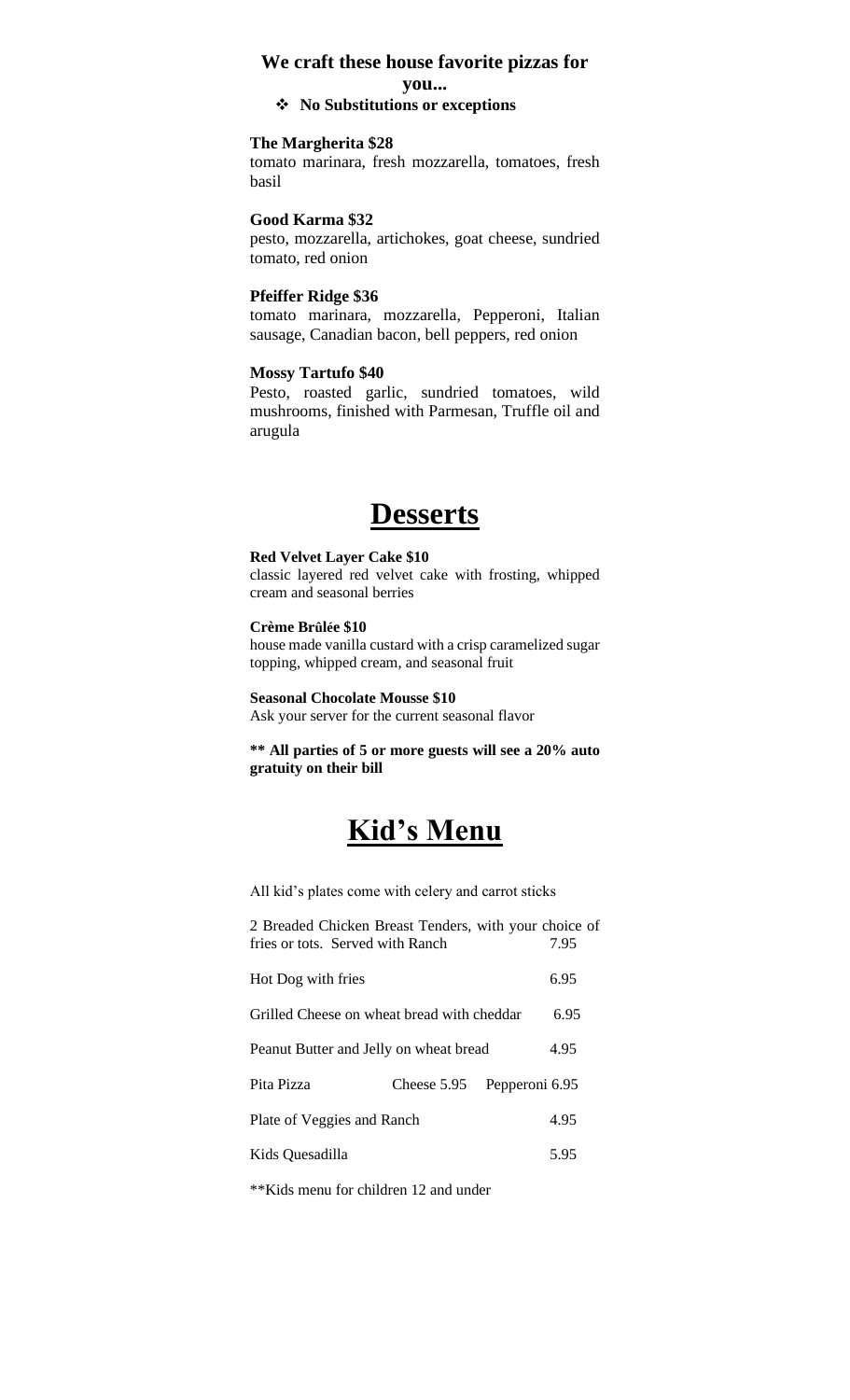## **Draft Beer**

**Alvarado Brewing Co**., Mai Tai Tropical IPA, Monterey, CA \$8 **English Ales**, Big Sur Golden Ale, Marina, CA \$8 **Firestone**, Hopnosis, Paso Robles, CA \$8 **Kyla,** Hard Kombucha (flavor varies), Hood River, OR \$9 **Lagunitas,** Hazy Memory Hazy IPA, Petaluma, CA \$8 **Lost Coast,** Great White Belgian, Humboldt, CA \$8 **Modelo**, Especial Pilsner, Mexico \$6 **North Coast,** Old #38 Stout, Nitro, Fort Bragg, CA \$8 **North Coast**, Scrimshaw Pilsner, Fort Bragg, CA \$8

## **Bottled Beer**

**Stem Ciders**, (flavor varies) Lafayette, CO \$8

Abita, Purple Haze Lager \$6 Almanac, Sournova (flavor varies) \$10.50 Alvarado Street Brewing (style and flavor varies) \$14 Anderson Valley, Blood Orange Gose \$7 Anderson Valley, Boont Amber \$7 Anderson Valley, Bourbon Barrel Stout Can \$10 Anheuser-Busch, Bud Light \$4.50 Anheuser-Busch, Budweiser \$4.50 Athletic Brewing, Upside Dawn N.A. Lager \$5 Blue Moon, Belgian White \$6 Clos Normand, French Fermented Cider \$18 Corona \$6 Drake's, Denogginizer IPA \$7 Elysian, Space Dust, IPA \$7 Firestone, DBA \$6 Flying Embers, Hard Kombucha, (flavor varies) \$10 Guinness, Brew Pub Can \$7 Jiant Hard Kombucha (flavor varies) \$10 Kyla Hard Kombucha (flavor varies) \$10 La Fin Du Monde, Belgian-style Tripel \$9 North Coast, Brother Thelonious \$18 North Coast, Pranqster \$7 North Coast, Red Seal Ale \$6 Pabst Blue Ribbon \$4 Rogue Brewing, Hazelnut Brown Nectar \$7 Rogue Brewing, Honey Kolsch, \$6 Sierra Nevada, Pale Ale \$6 Stella Artois, Belgium Lager \$6 Weihenstephaner, Hefeweissbier \$10.50 Weihenstephaner, Hefeweissbier Dunkel \$10.50 White Claw, Hard Seltzer (flavor varies) \$5 Wyder's, Pear Cider \$6

## **Non-Alcoholic**

Coca-Cola Apple Juice Lemonade Diet Coke Cranberry Juice Unsweetened Iced Tea Sprite Grapefruit Juice Saratoga Springs Sparkling Water 750ml Ginger Ale Orange Juice Saratoga Springs Bottled Water 12 oz Root Beer Pineapple Juice Regatta Ginger Beer Tomato Juice \*\*Ask your server for coffee and tea selection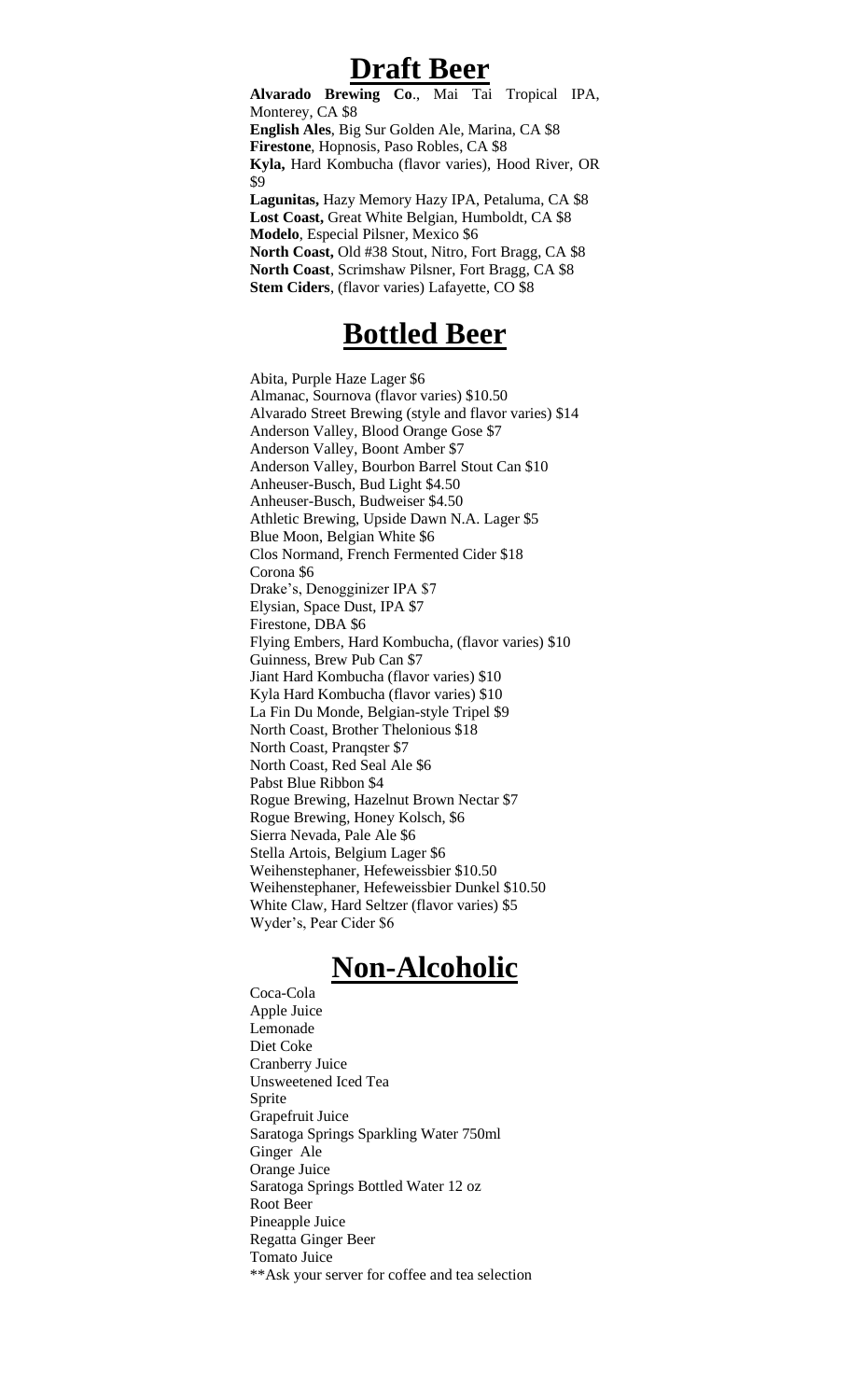# **Specialty Cocktails**

## **Hibiscus Margarita \$15**

house-made Hibiscus syrup, Corralejo silver tequila, fresh lime juice, and agave rimmed with Hibiscus salt

### **Spice it Up! \$15**

We substitute Madre Mezcal, and rim your margarita with Tajin

## **Hibiscus Spritzer \$3.50**

#### **Blushing Empress \$15**

Empress Gin, Fresh Squeezed Lemon, and Fentiman's Rose Lemonade, garnished with lemon

#### **Fernwood's Dark and Stormy \$14**

Ron Abuelo Rum, ginger beer, Rhubarb bitters, fresh lime juice, garnished with lime

### **Isn't She Shrubly \$14**

made with love, right here in Big Sur, "The Bitter Ginger" seasonal shrub,

mixed with Three Olives vodka and topped with sparkling water

### **Feel the love without the hard stuff \$5**

### **Bloody Maria \$15**

House-made Bloody Mary mix with Fresh Chili de Arbol, Madre Mezcal, rimmed with Tajin or if you're looking for that Classic Bloody Mary, we use Three Olives Vodka and rimmed the glass with Old Bay

### **Fernwood's Michelada \$10**

A glass of Modelo rimmed with Tajin, topped off with our house Bloody Mary Mix

# **Bottled Wine**

#### **Sparkling**

Charles de Fere, Blanc de Blanc, France, \$35 J.P Chenet, France, 187mL, \$9 Lucien Albrecht, Brut Rosé, France \$35 Lucien Albrecht, Brut Rosé, France, ½ Bottle \$25

#### **Chardonnay**

Fossil Point, Edna Valley, Ca., \$32 Vina Robles, Paso Robles, Ca., \$35

#### **Rosé**

Angels and Cowboys, Sonoma, Ca. ½ bottle, \$18 Challen, Santa Barbara, Ca., \$32 Lucy, Monterey Ca., \$32

#### **Other Whites**

Balleto, Pinot Gris, Sonoma, Ca., \$30 Kinero, Alice Grenache Blanc, Paso Robles, Ca., \$34 Luli, Sauvignon Blanc, Arroyo Seco Ca., \$32

#### **Pinot Noir**

Chalone Estate, Monterey County- \$42 Luli, Santa Lucia Highlands, Ca., \$32 Vocal, Santa Cruz Mountains, Ca. \$65

## **Cabernet & Merlot**

Maddalena, Cabernet, Paso Robles, Ca., \$42 Maddalena, Merlot, Paso Robles, Ca., \$32